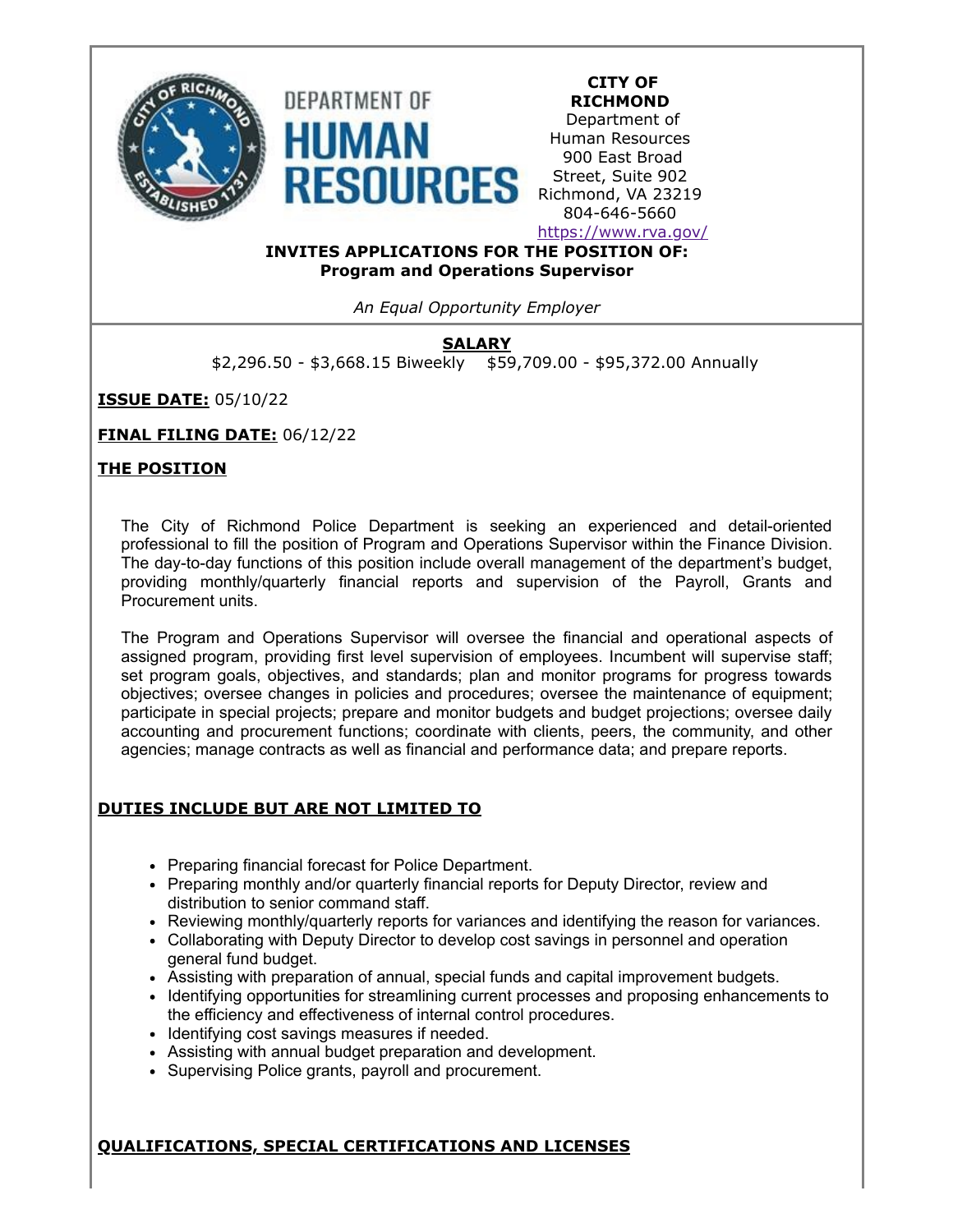# **MINIMUM TRAINING AND EXPERIENCE:**

- Bachelor's degree in business or public administration, or field related to assignment.
- Four years of journey-level professional experience in area related to assignment.
- A Master's degree in business, public administration, or field directly related to assignment may be preferred.
- An equivalent combination of training and experience (as approved by the department) may be used to meet the minimum qualifications of the classification.

### **PREFERRED EXPERIENCE:**

- A Master's degree in accounting or CPA preferred qualifications.
- Three to five years of financial forecasting and tracking. Intermediate to expert usage of Excel. Knowledge of public budgeting, payroll, grants and procurement.

# **LICENSING, CERTIFICATIONS, and/or OTHER SPECIAL REQUIREMENTS:**

• Some assignments may require a valid Driver's License with a satisfactory driving record and a valid Commonwealth of Virginia Driver's License within 30 days of hire.

# **KNOWLEDGE, SKILLS, AND ABILITIES:**

Considerable knowledge of accounting, budgeting, accounts payable/receivable; computer programs such as Microsoft Office Suite; data analysis; data management; Electronic databases and related software applications (such as RAPIDS financial system, EIS eXpress reporting/ GL Connect); Federal regulations pertaining to assigned area; general knowledge of the laws and legal procedures related to focus area; implementation of Evidence Based Programs; project management. Demonstrated skills communicating and coordinating with various internal and external departments; creating and implementing policies and procedures; gathering and interpreting data routinely; interpreting and applying federal regulations for programs; managing contracts, projects, data, reports, etc.; overseeing daily accounting and procurement functions; overseeing the financial and operational aspects of programs of focus; supervising including conducting performance evaluations, mentoring, etc.; understanding a program's intent and application; writing standard operating procedures; communicating in writing and verbally. Demonstrated ability to pay attention to detail; organize; set timetables, achieve milestones, track progress, and take corrective actions.

# **AMERICANS WITH DISABILITIES ACT REQUIREMENTS**

APPLICATIONS MAY BE SUBMITTED ONLINE AT: <https://www.rva.gov/>

EXAM #41M00000027 PROGRAM AND OPERATIONS SUPERVISOR SD

#### **Program and Operations Supervisor Supplemental Questionnaire**

1. 10-point compensable veteran. You must have an existing compensable serviceconnected disability of 10 percent or more. Other 10-point veteran include disabled veteran or a veteran who was awarded the Purple Heart for wound or injuries received in action, veteran's widow or widower who has not remarried, wife or husband of a veteran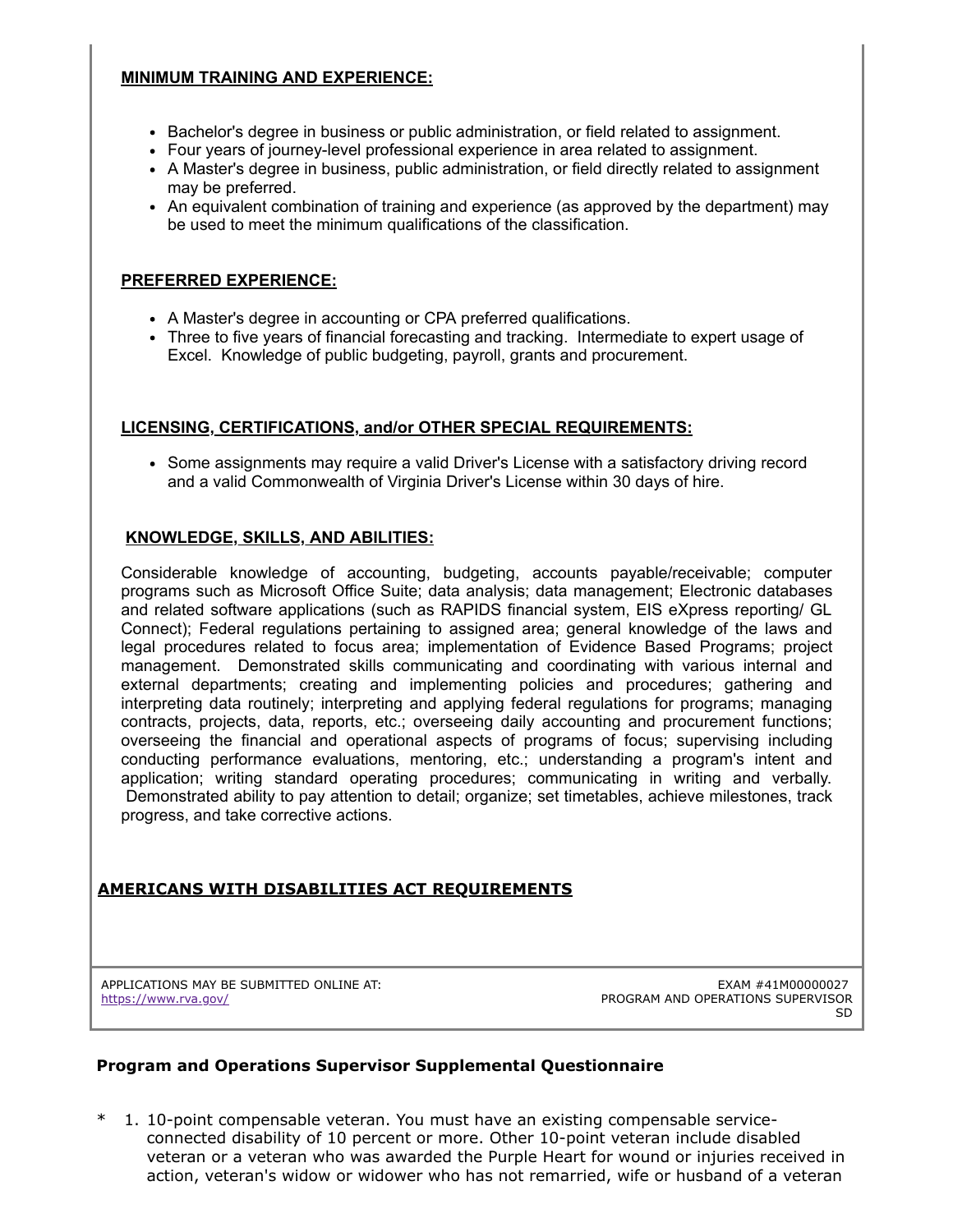who has a service-connected disability, widowed, divorced or separated mother of an exservice son or daughter who died in action, or who is totally and permanently disabled. Do any of these apply?

- □ Yes
- $\Box$  No
- \* 2. 5-point veteran's must have been discharged under honorable conditions and had one of the following: Active duty in the Armed Forces of the United States, in a war, or during the period 4/28/52-7/1/55 or active duty for more than 180 consecutive days other than for training, any part of which occurred during the period beginning 2/1/55 and 10/14/76 or active duty during the Gulf War sometime between 8/2/90 - 1/2/92 or active duty in a campaign or expedition for which a campaign badge has been authorized or active duty for which more than 180 consecutive days other than for training, any part of which occurred during the period beginning 9/11/2001 and ending on the date prescribed by the Presidential proclamation or by the law as the last date of operation Iraqi Freedom. Do any of these apply?
	- □ Yes
	- $\square$  No
- 3. Which best describes your highest level of education achieved?
	- $\Box$  High School
	- $\Box$  Some College
	- Associates Degree
	- $\Box$  Bachelors Degree
	- $\Box$  Masters Degree
- \* 4. Which best describes your work experience with budget management?
	- $\Box$  None
	- $\Box$  1 to 3 years
	- $\Box$  3 to 8 years
	- $\Box$  8 or more years
- \* 5. Which best describes the amount of the largest budget you have been responsible to manage?
	- $\Box$  Less than \$100,000
	- $\Box$  \$100,000 to \$1 million
	- $\Box$  \$1.1 million to \$49 million
	- $\Box$  \$50 million to \$100 million
	- Over \$100 million
- \* 6. In the past three years, how often did you participate in preparing a forecast for a quarterly personnel budget?
	- **O** Never
	- $\Box$  Rarely
	- $\Box$  Occasionally
	- $\Box$  Frequently
- \* 7. In the past three years, how often did you participate in preparing the forecast for a quarterly operations budget?
	- **O** Never
	- $\Box$  Rarely
	- $\Box$  Occasionally
	- $\Box$  Frequently
- \* 8. Which best describes the staffing level of the organization for which you had budget management responsibilities?
	- $\Box$  Less than 50
	- $\Box$  50 to 99
	- $\Box$  100 to 499